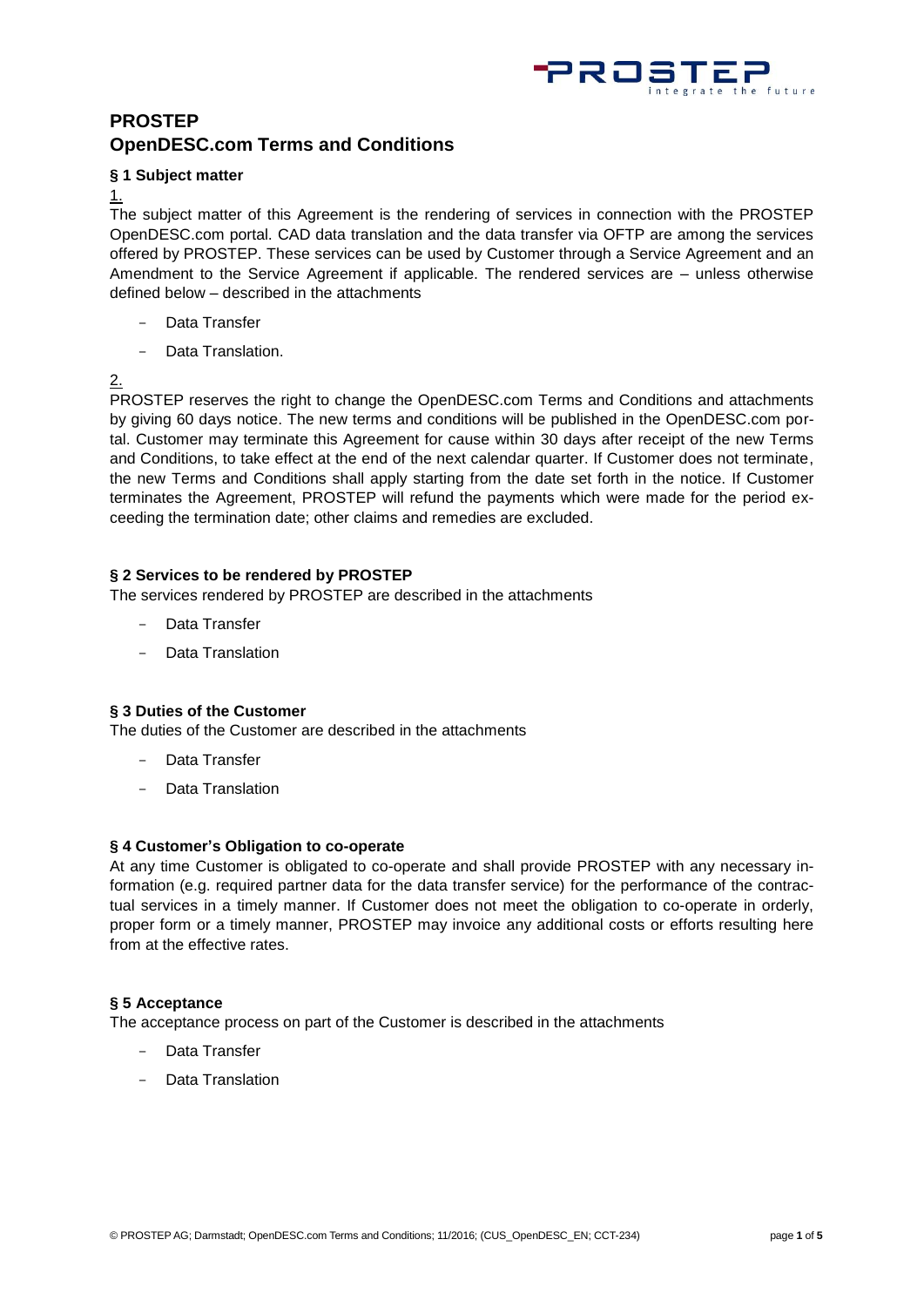

### **§ 6 Service Times**

1.

The PROSTEP OpenDESC.com Service with the automated data transfer process is available 24 hours 7 days a week. However a 100 % availability cannot be guaranteed due to the different systems involved (among others on the customer's or recipient's side or the network providers).

2.

PROSTEP shall receive error reports from Customer by E-mail or telephone during the following business hours:

Monday – Thursday 9:00 a.m. through 5:00 p.m. and Friday 9:00 a.m. through 4:00 p.m. with the exception of national and local public holidays at the place of PROSTEP´s principal office. Outside these business hours error reports can be reported via voice message or by E-Mail.

### **§ 7. Remuneration and Payment**

1.

The Customer shall apply for registration stating his relevant data. The registration is subject to a registration fee according to the then effective price list.

2.

The charge rates for services delivered under this Agreement are listed in the price list which is effective at the moment of delivery and will be invoiced on a monthly basis. An annual fee becomes due in the first month. Individual service orders shall be invoiced upon completion of the services on a monthly basis. In case of Standard Framework Agreements Customer agrees to order a certain volume during a defined period of time. Invoicing shall be on a monthly basis for the preceding month and is based upon the remuneration agreed upon in the Framework Agreement, in accordance with the then current price list. The remuneration fixed in the Standard Framework Agreement is based on the assumption that Customer will use the entire volume to which Customer has committed himself to. In the event that Customer falls short of using the agreed volume by more than 10 %, PROSTEP has the right to claim an additional charge in the amount of the balance between the remuneration set forth in the Framework Agreement and the remuneration due according to the effective price list for the actually used services.

# 3.

To the extent that the parties agree on volume-based invoicing, invoices will be issued based on file type (single file, assembly or drawing sheet) and file size (in MByte) subject to the following conditions. The volume will be counted in the uncompressed format of the originating CAD system for each model / file; any portion of a MByte will count as a full MByte. The PROSTEP system environment will be used for counting purposes. Customer will be invoiced for the volume of actually converted data (in Mbyte) for each translation job whereas the amount of MByte counted may differ from the amount of MByte provided by Customer (e.g. in case of multiple usage of repetitive parts in assemblies). PRO-STEP will invoice Customer for services that are not volume-based (e.g., customer specific adaptation) on a time and materials basis, according to the then effective price list or specific provisions in the Framework Agreement.

# 4.

Customer will be invoiced on a monthly basis. Invoices shall be due for payment within fourteen (14) days after their receipt with no deduction. The compensation is subject to the statutory value added tax valid at that time. If Customer is in default with its payments, and customer does not remit payment within the time limit set in a first reminder, PROSTEP may stop the further accomplishment of the contractual services and may block the account.

If the Customer remits payment within three months after blocking, the account may be reopened against a reactivation fee listed in the price list effective at that time. Once the account is reactivated existing partner connections remain in use. If the customer does not remit payment within three months after blocking a reactivation is no longer possible and the account as well as all related partner connections will be permanently deleted.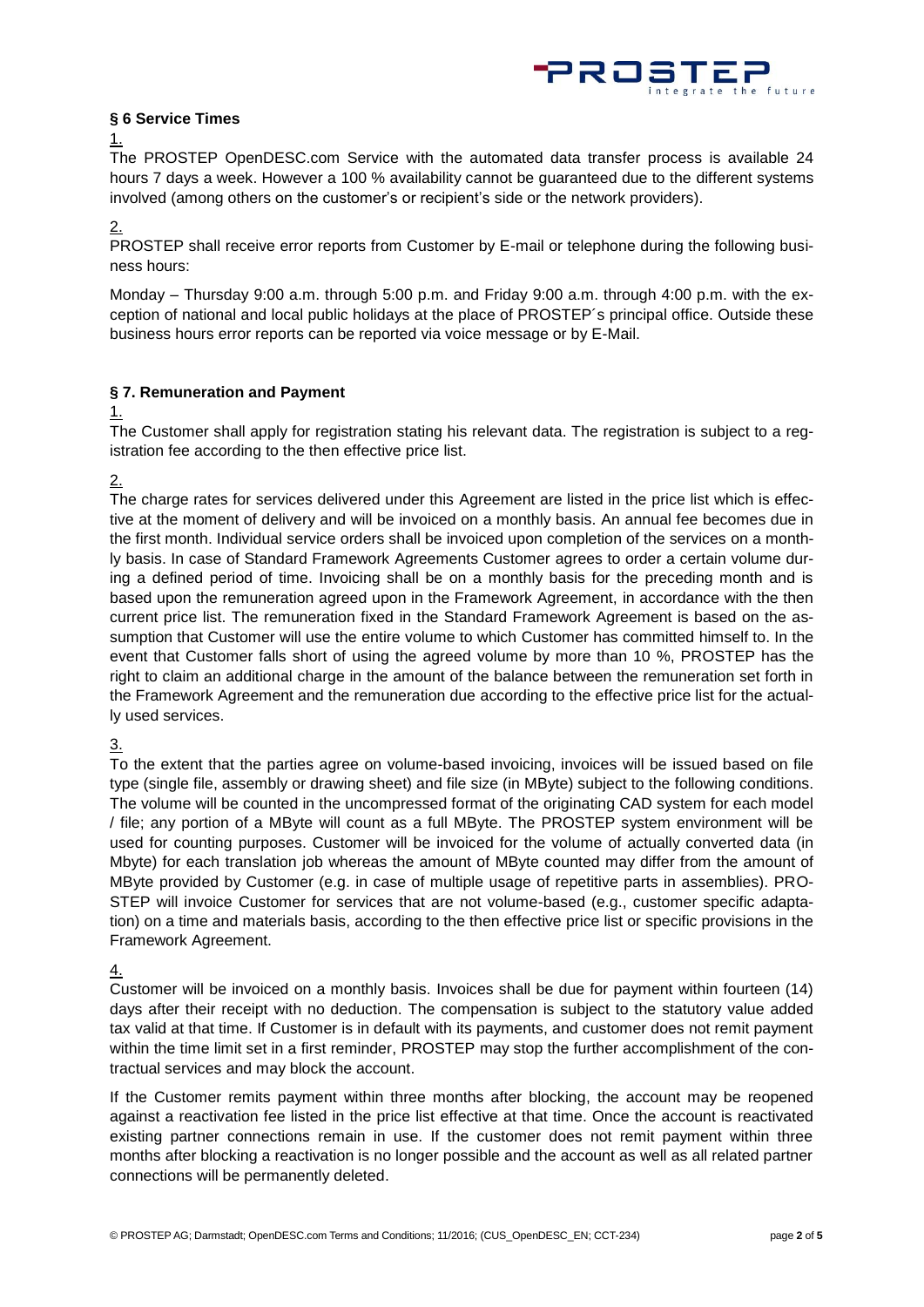

Customer shall not offset claims, unless its counter-claims are undisputed or have become res judicata. Customer shall assign claims against PROSTEP only with the prior agreement of PROSTEP.

### **§ 8 Default in Supplies and Services**

### 1.

PROSTEP is unable to meet the agreed dates, unless Customer complies with any and all of its obligation to cooperate (§ 4). In the event of modifications and enhancements and in the event of not sufficient co-operation, the mutually agreed dates may be delayed. In these cases and in other events for which PROSTEP is not responsible (e.g., force majeure, labour unrest, etc.) the dates for supplies and/or services shall be extended by the time of the disruption and by a reasonable period for resumption of the service.

# 2.

In the context of the rendered services PROSTEP will transfer and convert the data by automated processes directly to the recipient or will make it available for data transfer. No contractual assurance can be made with regards to the transmission time, due to the systems involved on both sides, in particular with regards to the kind and quality of the connection - bandwidth of Internet connection, ENX bandwidth or availability of ISDN phone lines.

# 3.

If PROSTEP is in default, Customer shall initially grant a reasonable grace period in writing for the due rendering of supplies and services. Further claims may not be asserted unless this grace period has expired without the default being remedied. If Customer wishes to rescind the Agreement upon expiration of the grace period set forth in writing, Customer shall announce this intention in the letter stipulating the grace period.

# **§ 9 Liability**

#### 1.

PROSTEP shall be liable without limitation in case of personal injury as well as in other cases where unlimited liability is mandatory (e.g. under the product liability law, in case of intent or gross negligence, damages of life, body or health).

2.

In case of ordinary negligence, the liability of PROSTEP is for teh foreseeable and typical damages limited to a maximum sum of EUR 500.000,-- for each of damage and to a maximum sum of EUR 2.000.000,-- for any and all cases of damages ini a single contractual year.

3.

Notwithstanding par. 2., PROSTEP shall not be liable for claims due to consequential or indirect damages (including, but not limited to, consequential harm caused by a defect) such as loss or profit, interruption of production, loss of use orcontractual claims of third parties.

#### 4.

Except in case of intentional wrongdoing, PROSTEP shall only be liable for the loss of data if Customer has performed system checks and data backups at regular intervals (at least once a day and prior to any interference e.g. installation of new programs or versions) and only if the data may be reproduced from machine-readable data stores within a reasonable time and at a reasonable expense.

# **§ 10 Access by Third Parties**

#### 1.

In order to prevent misuse of the openDESC.com services the parties have to ensure, that passwords or other access identifications are carefully distributed, saved and kept confidential. In case of unauthorized access of a third party to the OpenDESC.com portal by using access data of the Customer, the Customer shall indemnify PROSTEP from all claims including third party claims.

If PROSTEP suspects a misuse of passwords it will immediately inform the Customer. It is strongly recommended to change passwords regularly and it can be done anytime at no extra charge.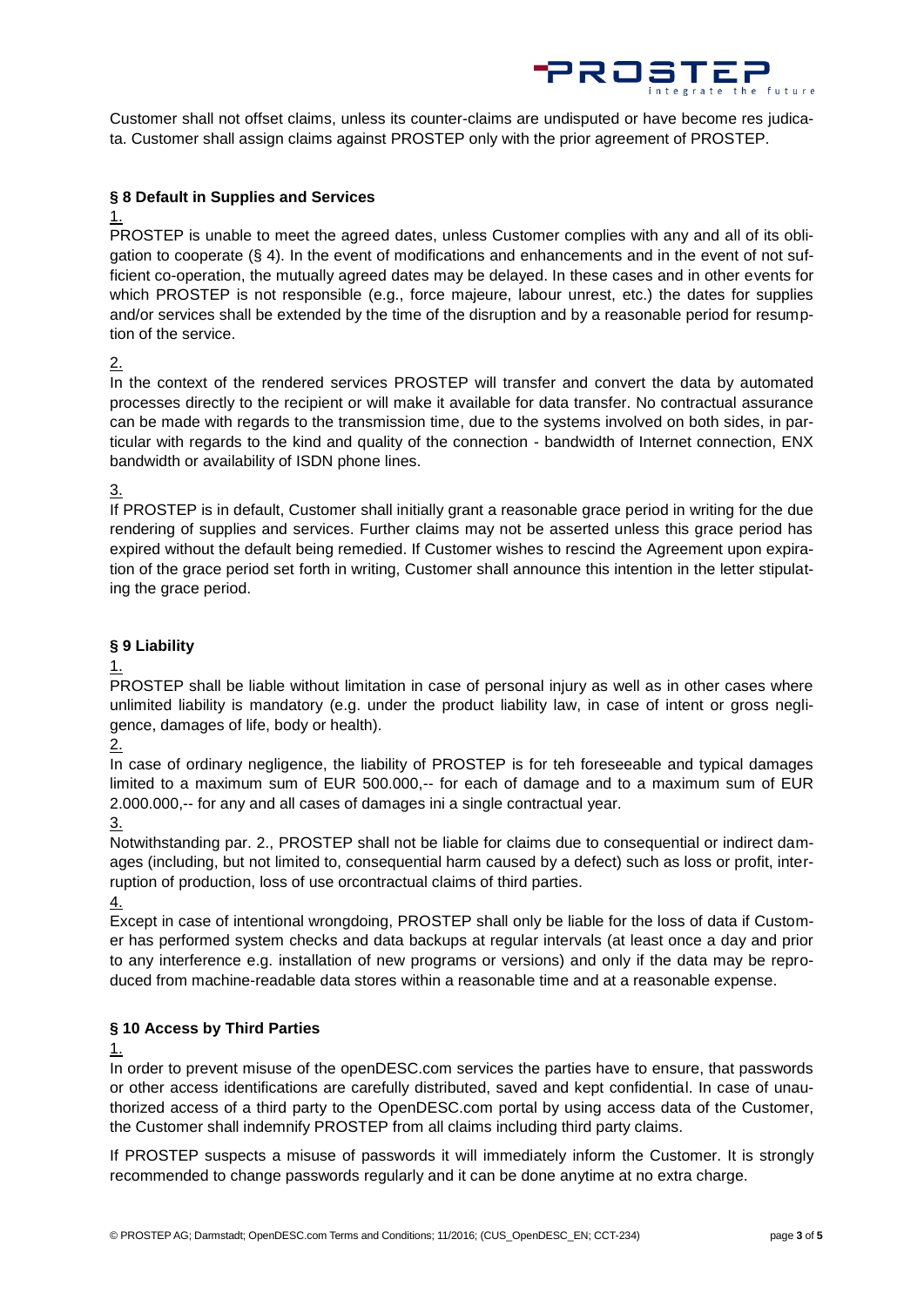

#### 2.

Assignment or transfer of any openDESC.com services to third parties is not permitted without prior written consent.

### **§ 11 Confidentiality and data protection**

#### 1.

The parties agree to treat any information, records, and data that are disclosed to them in the course of the performance of this Agreement as confidential and to deny any third party access, except for the purpose of this Agreement. Customer shall take the appropriate measures to ensure that unauthorized third parties have no access to the openDESC.com services, or to any other PROSTEP materials. The parties shall notify their employees of their duty of confidentiality.

### 2.

PROSTEP and Customer will comply with the data protection rules and regulations. PROSTEP will process Customer's data electronically and comply with data protection rules and regulations. However, Customer is responsible for securing personal data prior to the commencement of the contractual services in such a manner that no unintended (not required for the performance of this Agreement) access of PROSTEP is possible. In general, Customer shall be responsible for obtaining the authorizations from its employees, customers, and business associates of Customer and any other affected individuals that may be required under the data protection law.

Customer shall indemnify and hold PROSTEP harmless from and against any claims that the aforementioned persons may assert against PROSTEP for non-compliance with these duties. This includes also the on site data access or via remote data transmission.

### 3.

Sole responsibility for the content of the transferred data is with the Customer. Customer is also responsible for complying with legal requirements and copyright limitations. PROSTEP has no influence over this issue. Transfer or distribution of condemnable content by using PROSTEP Services is strictly prohibited.

In the context of rendering the services PROSTEP is under no obligation to perform random checks or inspections. If PROSTEP becomes aware of any type of infringement, PROSTEP is entitled to terminate the rendering of services for the Customer immediately.

# 4.

The duty of confidentiality shall survive for five (5) years after the termination of this Agreement.

# **§ 12 Term and Termination**

#### 1.

This Agreement is made for an indefinite time. This Agreement may be terminated by each party by giving three (3) months notice to take effect at the end of the Agreement year.

2.

3.

The parties reserve the right to terminate any Agreement for cause. The non-defaulting party shall notify the defaulting party in writing of its intention to terminate this Agreement. The notice shall specify the reason for termination, and set forth a reasonable period in which the default is to be cured. Cause for termination shall exist, but is not limited to the following events:

- default or absence of services to be rendered and a granted grace period set for in writing has expired without remedy.
- if Customer is in default with its payments for more that 4 weeks;
- breach of his obligation to co-operate by customer
- the threat of instituting or the institution of insolvency proceedings against the assets of either party, or if their institution is declined for lack of assets.

Any termination notice must be in writing to be effective.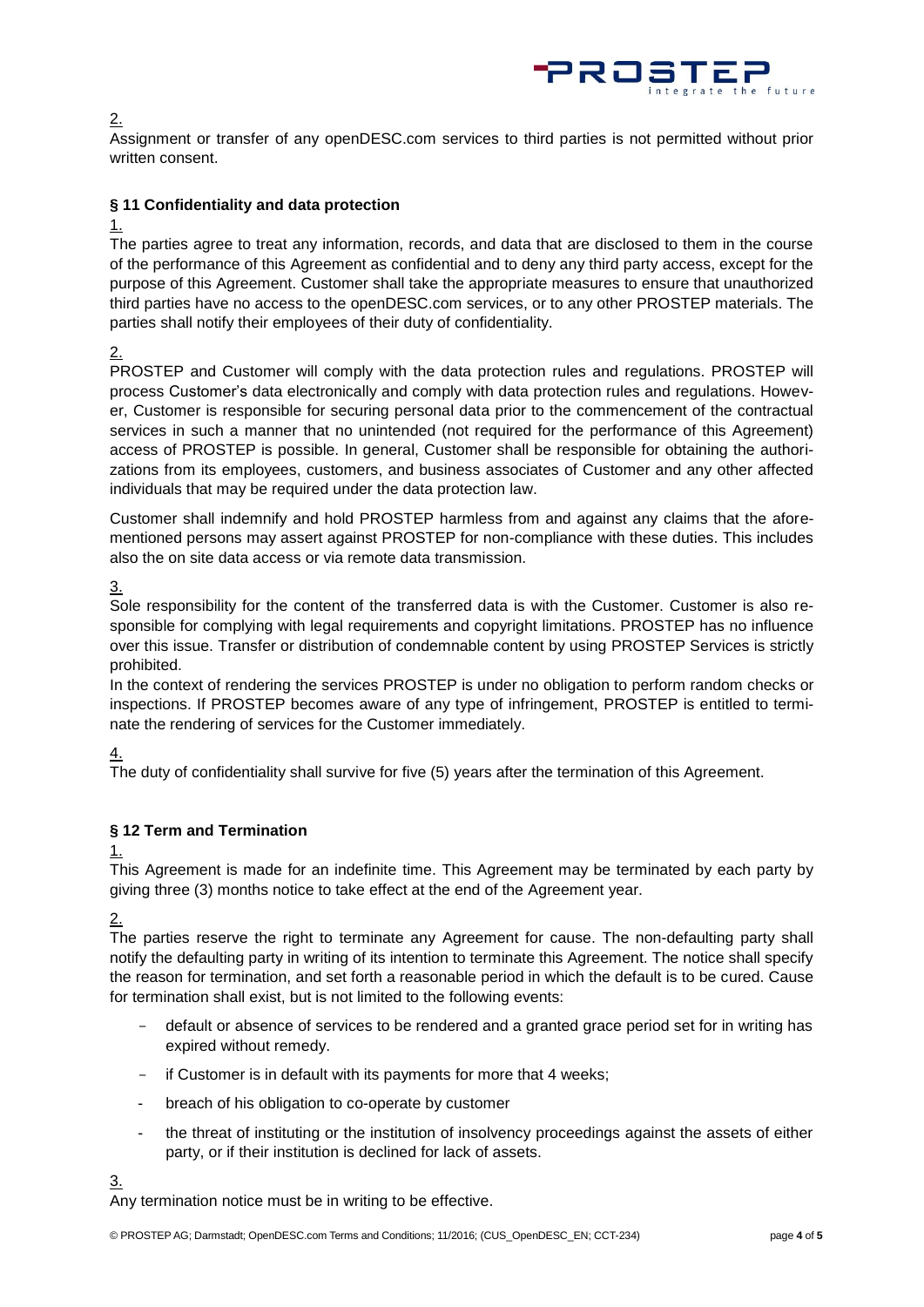

#### **§ 13 Venue and Governing Law; final clause**

1.

Place of performance is the principal office of PROSTEP. The exclusive venue for all disputes arising from or in connection with this Agreement shall be at the city of the principal office of PROSTEP, if Customer is a merchant of trade or a legal entity, or a special fund under German public law or holds no inland place. This Agreement shall be governed by German law, and the UN Convention on the Sale of Goods shall be excluded.

2.

If individual provisions of this Agreement are or become ineffective or in case the Agreement is incomplete, the effectiveness of the remaining provisions shall not be affected. If one of the cases stated above appears, the contractual partners shall attempt to resolve or amend these topics in a mutual consent, which will accomplish the intended commercial intention as close as possible in a legally allowed manner. The same paragraph shall apply to any omissions.

3.

In case of discrepancies or interpretation difficulties the German version of the Agreement shall prevail.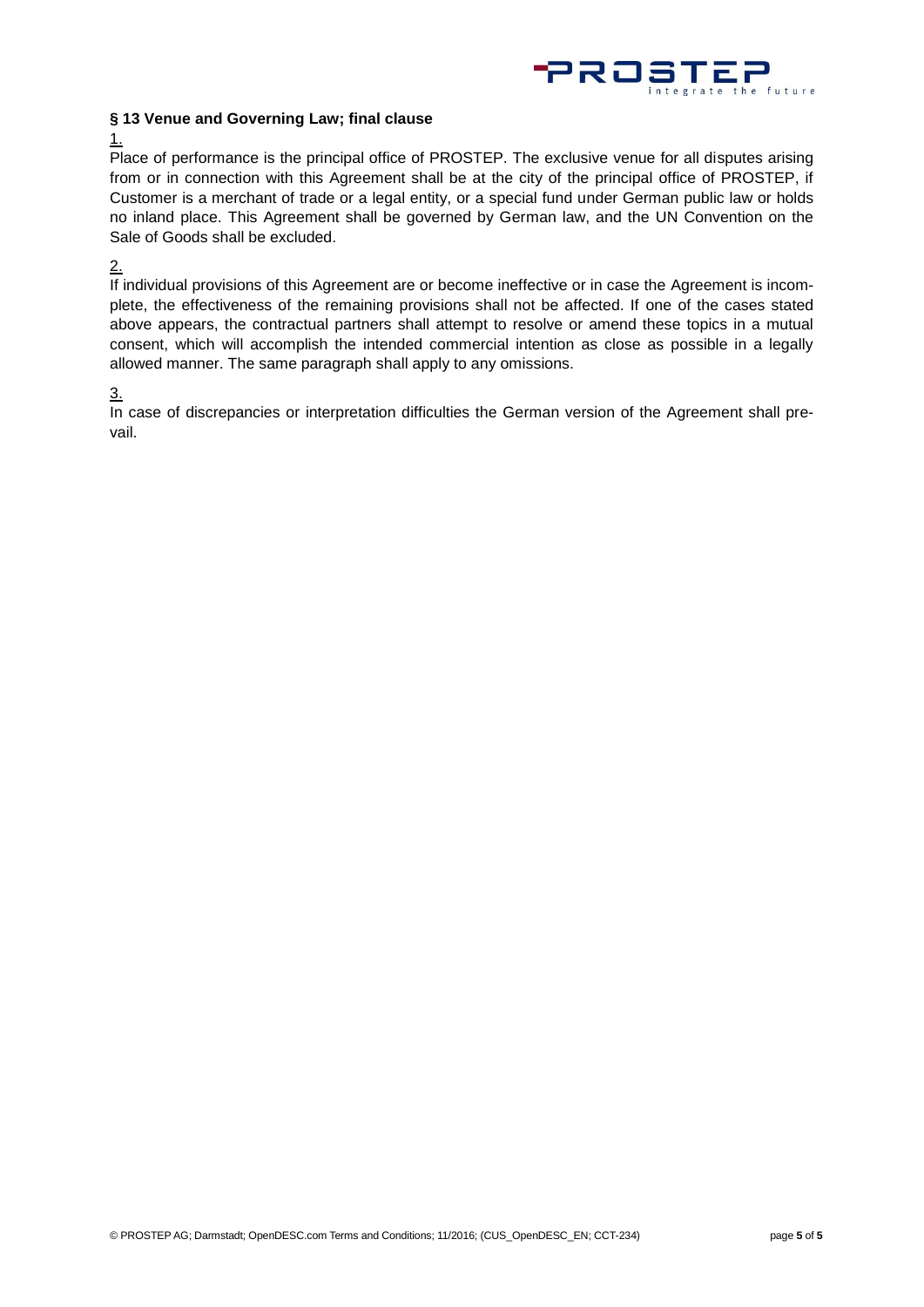

# **PROSTEP OpenDESC.com Terms and Conditions - Attachment Data Transfer -**

### **§ 1 Subject Matter**

### 1.

The subject matter of this Agreement is the rendering of engineering-data transfer services on behalf of Customer. These services include the automated transmission of engineering-data via OFTP/ OFTP2 or https to and from defined partners of Customer. In this context PROSTEP is exclusively data transmitter. The data is transferred from the Customer to his partner and vice versa by an automated process and provides for a 1 : 1 transfer of the data without any modification of the data content.

# 2.

The performance of this agreement is exclusively subject to the provisions of the Open.DESC.com Terms and Conditions. Deviating contract terms and conditions (e.g., terms of delivery, terms of payment) of Customer do not form part of the contract, including cases in which PROSTEP does not expressly object to them.

### 3.

Representations in evaluation programs, product or service descriptions, and the like do not constitute a guarantee. Guarantees require the express written confirmation of PROSTEP.

# 4.

Modifications and amendments of this Software Maintenance Agreement and the Terms and Conditions must be in writing, unless otherwise provided in the following terms and conditions; the same applies to a waiver of the mandatory writing requirement.

# **§ 2 Service to be rendered by PROSTEP**

#### 1.

PROSTEP shall accomplish the transfer of data via OFTP / OFTP2 or https on behalf of the Customer. PROSTEP is under no obligation to examine or change any of the provided data prior to the transfer.

2.

PROSTEP will accomplish the transfer immediately after the data was successfully delivered to the PROSTEP OpenDESC.com portal and processes the data automatically. PROSTEP shall not be responsible for any delays due to a non-availability of any of the systems involved on the recipient side (e.g. Internet, capacity of the data centre, OFTP / OFTP2 transfer, data quantity, etc. …)

# 3.

In the event of a non expected delay of the transfer process due to problems with the involved systems PROSTEP shall immediately notify Customer.

# 4.

PROSTEP advises that the data will be transported in the condition it was delivered to the Open-DESC.com Service Portal. The correction of inaccurate inaccurately entered or missing data or a notification of such inaccuracies is not part of the software's functionality, on which this service is based.

# **§ 3 Duties of Customer**

#### 1.

In order to exchange data to partners of Customer, Customer shall transfer the relevant engineering data per https or via OFTP / OFTP2 to the PROSTEP OpenDESC.com portal. Customer has to ensure that the data to be transferred is accurate, free of any viruses and transferable.

2,

The data made available by Customer to the PROSTEP OpenDESC.com portal for further transfer to his partner will be available in the portal 28 days after delivery to the partner. The data will be irrevocably deleted in the Portal after 28 days.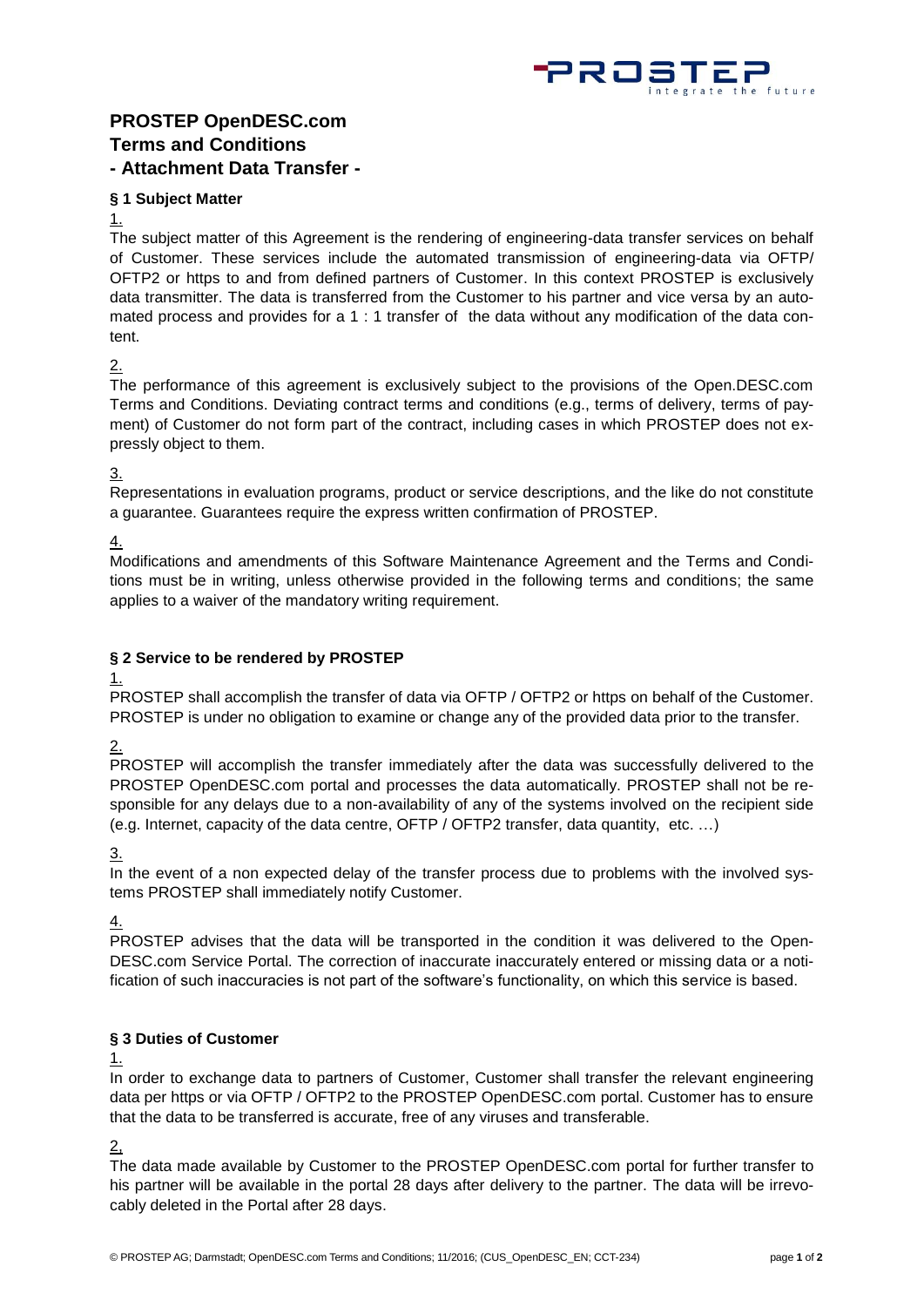

3.

In case the data of a defined Partner is transferred to the Customer, it is the Customer's obligation to retrieve the data made available to him by the Partner via PROSTEP within 28 days from the Open-DESC.com portal (download function). The data will be irrevocably deleted in the portal after 28 days.

#### **§ 4 Acceptance**

The service shall be deemed to have been rendered if in case of a transfer

a) from the Customer via PROSTEP to the Partner, the Customer has received the E-Mail notification about the proper transfer of the data to the Partner

or

b) from the Partner via PROSTEP to the Customer, the data for the Customer is available for download in the PROSTEP OpenDESC.com portal and the Customer has received an E-mail notification about the provision of data for the customer.

The notification shall be deemed to be received if the sender proves it has been duly sent and unless the recipient can show credibly, that the message was not received.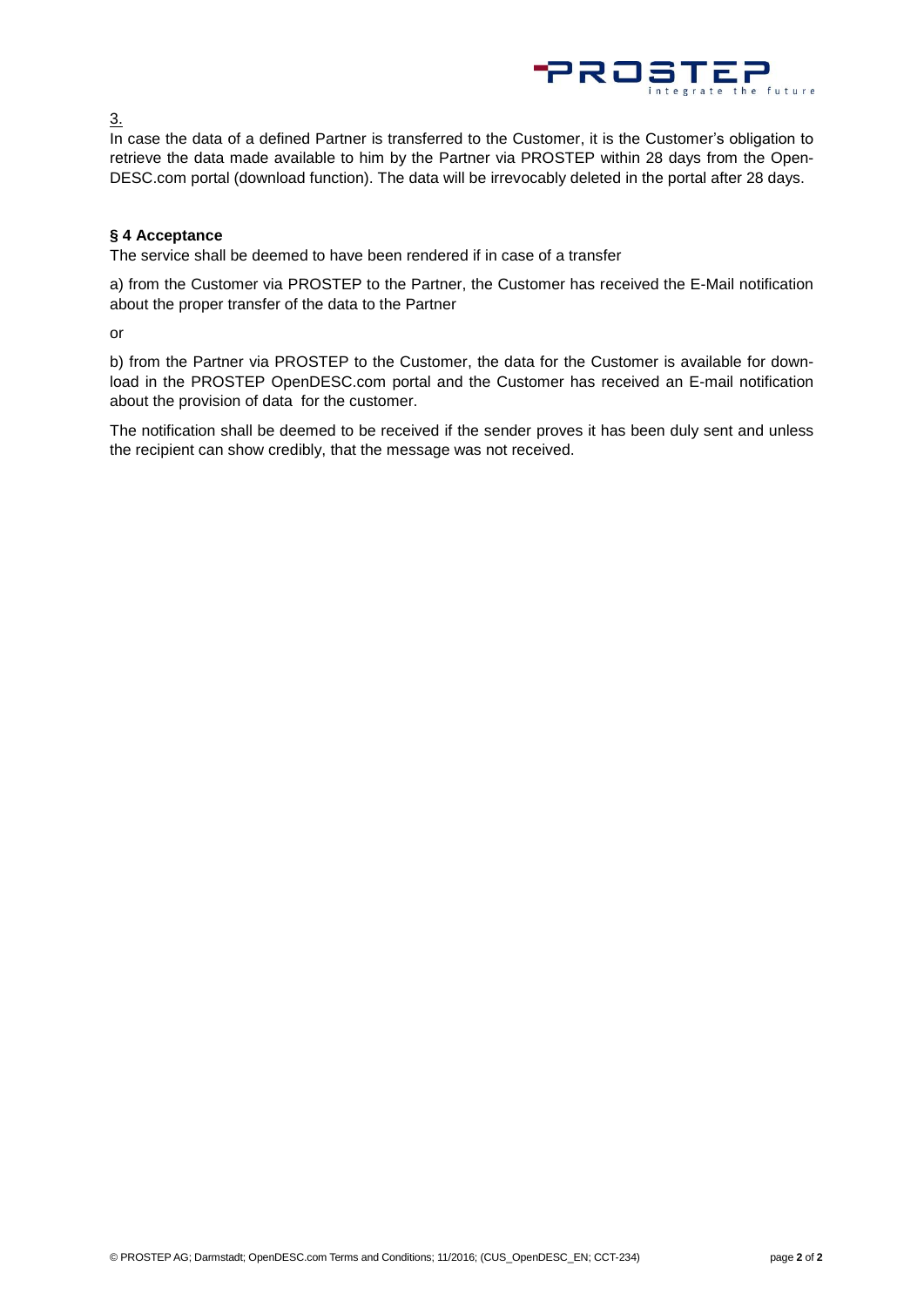

# **PROSTEP OpenDESC.com Terms and Conditions - Attachment Data Translation -**

### **§ 1 Subject Matter**

### 1.

The Subject of this agreement is the rendering of services with respect to CAD-data translations. These services include the translation and where applicable the CAD Data preparation (Quality Assurance or OEM Specific Adaptation) in accordance with the OpenDESC.com specifications.

### 2.

The following Terms and Conditions shall apply to any individual order placed by Customer as well as in addition to the provisions contained in any Framework Agreement concluded between Customer and PROSTEP. If any Framework Agreement does exist, the terms and conditions of such Framework Agreement and the following Terms and Conditions shall apply to all services provided during the term of the agreement and defined in such agreement, including all instances where individual services are processed and rendered pursuant to the Framework Agreement and no express reference is made to such Terms and Conditions.

### 3.

The performance of contractually agreed services is exclusively subject to the provisions of the Framework Agreement or the following Terms and Conditions. Deviating contract terms and conditions (e.g., terms of delivery, terms of payment) of Customer are not form part of the contract, including cases in which PROSTEP does not expressly object to them.

# 4.

Representations in evaluation programs, product and service descriptions, and the like do not constitute a guarantee. Guarantees require the express written confirmation of PROSTEP.

# 5.

Modifications of and amendments to this Software Maintenance Agreement and the Terms and Conditions must be in writing, unless otherwise provided in the following terms and conditions; the same applies to a waiver of the mandatory writing requirement.

# **§ 2 Service to be rendered by PROSTEP**

# 1.

PROSTEP shall convert the supplied CAD-data into the agreed target format and shall provide all contractually agreed services described in the OpenDESC.com Portal or Framework Agreement during the business hours defined in §6.2 of the OpenDESC.com Terms and Conditions.

# 2.

As far as ordered by Customer PROSTEP shall render the data translation with a Quality Assurance. In doing so PROSTEP expands the translation by methodical and systematic measures to ensure the best possible model quality.

# 3.

PROSTEP will transfer the work results to Customer via the agreed transfer medium (see also § 3).

# 4.

Data will be handled and processed during the agreed period of time. In the absence of a separate agreement, this period shall be two (2) full business days (Monday through Friday) following the receipt of data to be processed by PROSTEP and a valid order. The data is deemed to be received by PROSTEP at that point in time, when the data has been received complete and error free by PROS-TEP. If the data is received outside of business hours (§ 6.2 PROSTEP OpenDESC.com Terms and Conditions), the data is deemed to have been received at the beginning of the following business day.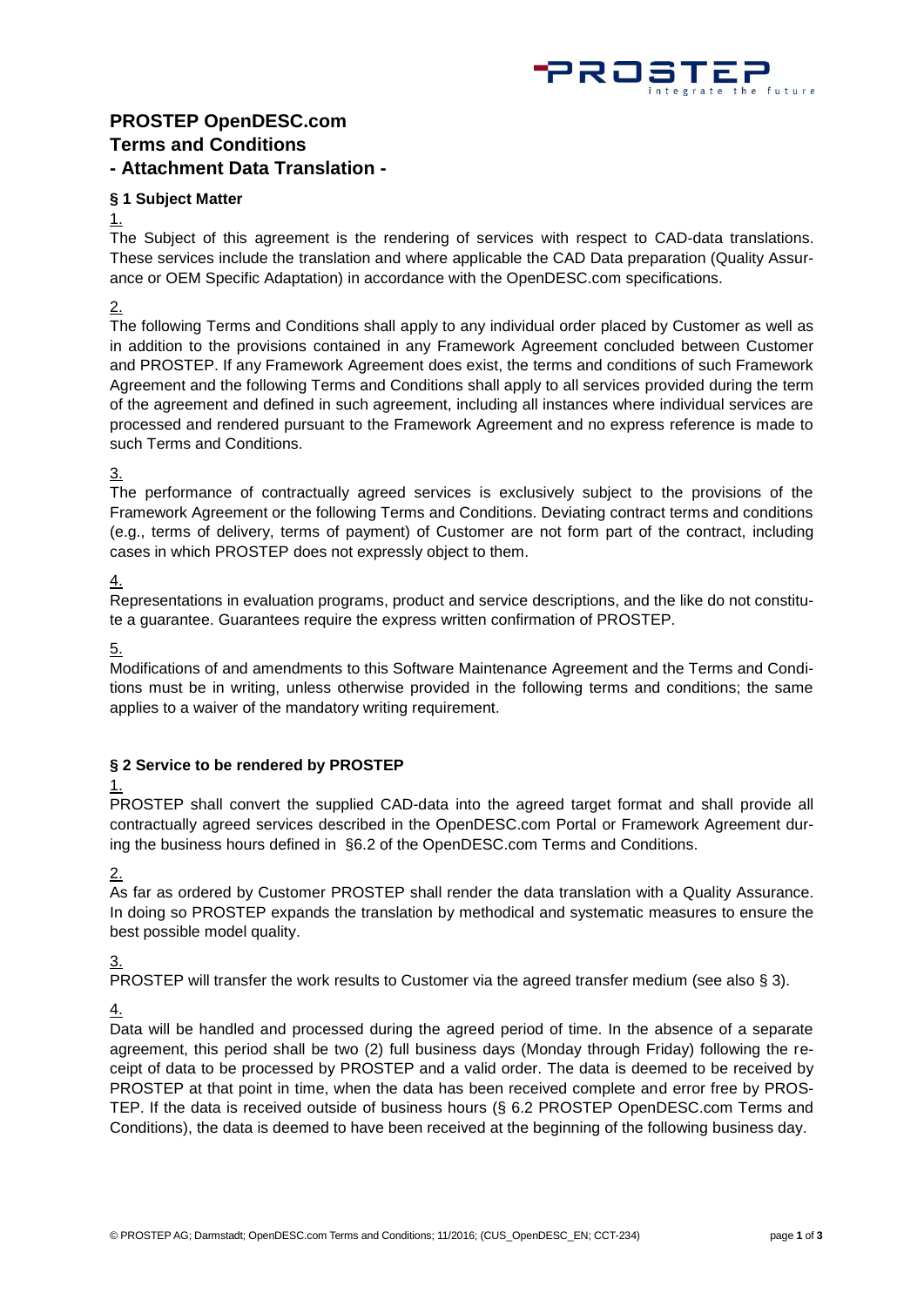

The processing is completed when the data is made available for download in the PROSTEP Opendesc.com portal or with the transfer of the data (by means of electronic data transfer (OFTP, OFTP2 or https) or relinquishment to a freight carrier). The risk of loss is transfered to Customer at this time. Data transfer or delivery periods do not count towards the service time. The service time applies to data translation jobs that may be executed without any further questions and errors. Time needed for problem solving does not count towards service time.

5.

In the event data may not be processed within the period of time indicated, PROSTEP shall immediately notify Customer.

### **§ 3 Duties of Customer**

1.

Customer shall provide the prepared CAD data in the agreed upon format via OFTP, OFTP2 or https to the PROSTEP OpenDESC.com portal. Customer has to ensure that the data to be transferred is accurate, free of any viruses and transferable.

2.

The data provided by Customer and the work results generated by PROSTEP are stored 28 days after delivery on the systems of PROSTEP. The data will be irrevocably deleted in the Portal after 28 days.

3.

In order to obtain the best possible translation results, the CAD data must be prepared in accordance with the then current OpenDESC.com guidelines. The current guidelines are available at: [www.opendesc.com.](http://www.opendesc.com/)

# 4.

Modifications of the translated CAD models may result as a consequence of the software used in the translation process. Generally, such modifications will occur within the accuracy of the CAD systems involved, this system accuracy may differ between systems. Since PROSTEP has no knowledge of the specifications and/or requirements of the components represented by the CAD data, Customer shall be responsible for validating the converted data in order to ensure that they are suitable for the intended use, and, if applicable, approve them prior to use.

If Customer uses the PROSTEP service to transfer the converted data to a third party without having approved this data prior to being transferred, Customer shall indemnify and hold PROSTEP harmless from and against any claims.

5.

Customer shall ensure that during the execution of the translation job, the necessary number of knowledgeable employees of Customer are available to PROSTEP at all times for technical information and questions.

# **§ 4 Acceptance**

#### 1.

Acceptance is deemed to have been declared if Customer fails to notify PROSTEP of any defects within 10 (ten) business days after provision of the work results in the OpenDESC.com portal in writing, via fax or e-mail, giving a detailed description of the defect(s). Defects, which are not attributable to PROSTEP services, do not hinder the acceptance.

# 2.

The use of the work results, as intended by Customer, is deemed an acceptance ("implied acceptance").